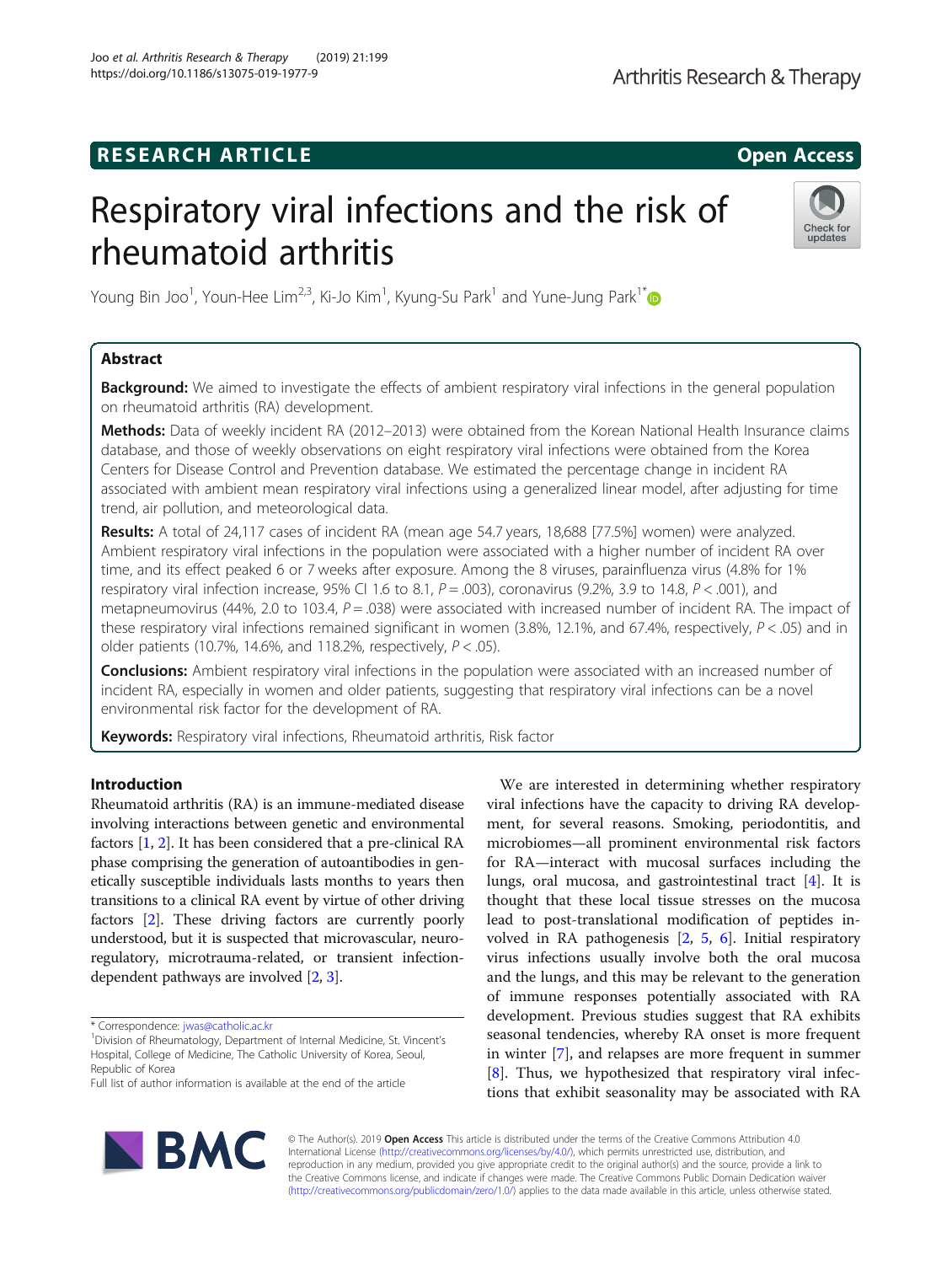development. This hypothesis is supported by studies investigating other autoimmune diseases [[9](#page-7-0)–[17](#page-7-0)]. Multiple sclerosis which exhibits seasonal tendencies has been associated with upper respiratory picornavirus, rhinovirus, and influenza infections [[9](#page-7-0)–[15](#page-7-0)]. Influenza virus infections triggered disease in a genetic model of experimental autoimmune encephalomyelitis [[16](#page-7-0)]. Furthermore, the occurrence of pediatric Henoch-Schönlein purpura was highest in the spring and lowest in the summer, and it was associated with an outbreak of influenza [\[17](#page-7-0)].

A few studies have investigated a potential link between respiratory viral infections and the development of RA [[18](#page-7-0), [19\]](#page-7-0). In the population-based case-control study, previous respiratory tract infections including sinusitis and tonsillitis treated with antibiotics, and pneumonia showed no association with a risk of RA [\[18\]](#page-7-0). In this study, it is not certain whether respiratory infections were caused by viruses or bacteria, but rather bacterial respiratory infections seemed to be considered more. Another study, however, showed that viral infection symptoms confirmed by questionnaire were more frequent in patients with a new-onset RA in the previous year compared to healthy control, but this was a small-sized study using 59 RA patients and 69 controls [[19\]](#page-7-0).

Reliable data reflecting respiratory viral epidemic burden in South Korea are available, because the Korea Centers for Disease Control and Prevention (KCDC) operates a wellestablished surveillance system for the detection of respiratory viruses via polymerase chain reaction (PCR) diagnosis in patients with respiratory symptoms [[20](#page-7-0), [21\]](#page-7-0). In addition, population-based incident RA can be identified via claims data because the Korean National Health Insurance (KNHI) covers almost the entire South Korean population.

In the present study, the effects of ambient respiratory viral infections on the number of incident RA in South Korea were investigated using national public data. First, patterns of incident RA over time were investigated using claims data. A time-series analysis was then conducted to investigate associations between the detection rate of ambient respiratory viral infections and the number of incident RA.

#### Methods

#### Study design and data source

This is an ecological study design, and we used records from the KNHI claims database from 2011 to 2015. Patients' diagnoses recorded via the International Statistical Classification of Diseases and Related Health Problems 10th Revision (ICD-10), procedures, prescriptions, type of institution or department, and individual beneficiary information were provided [\[22](#page-7-0)]. The protocol utilized in the present study was approved by the Institutional Ethics Review Board of St. Vincent's Hospital, Catholic University of Korea.

#### Incident RA

The algorithm for identifying RA using claims has been previously validated in Korea [\[23](#page-7-0)] and was recently updated by Won et al.  $[24]$  $[24]$ . In accordance with Won et al. [[24\]](#page-7-0), we selected individuals aged  $\geq$  19 years with claims data pertaining to RA (ICD-10 codes M05 or M06). RA was deemed to be confirmed in cases in which a prescription for disease-modifying antirheumatic drugs was issued within 1 year of the RA code being assigned. Incident RA, which means new RA cases, has to be fulfilled 1-year window period (no codes or prescriptions for RA) and three consecutive years of treatment. Weekly number of incident RA was calculated from the first week of January 2012 to the last week of December 2013.

#### Respiratory virus data

KCDC posts the incidences of respiratory virus infections each week on their website [\(http://cdc.go.kr](http://cdc.go.kr)) [\[20](#page-7-0)]. Nasopharyngeal specimens from patients with acute respiratory infections are collected from 36 sentinel hospitals located nationwide and subjected to respiratory viral genetic testing via multiplex PCR. Target viruses include influenza, parainfluenza, adenovirus, respiratory syncytial virus (RSV), rhinovirus, coronavirus, metapneumovirus, and bocavirus.

The detection rate of respiratory virus was calculated as a proportion of patients who are confirmed for viral infection by PCR among those with acute respiratory viral infection symptoms who visited sentinel hospitals. Because we hypothesized that respiratory viral infections would exhibit a delayed association with incident RA rather than an immediate effect, the detection rates of eight respiratory viruses were collected from the first week of November 2011, which is 8 weeks prior to the start date of the collection of incident RA data, to the last week of December 2013.

#### Environmental factors as potential confounders

Data pertaining to the potentially confounding factors with regard to the viral detection rates and RA diagnoses were obtained from public websites. We obtained hourly air pollution data including particulate matter  $\langle 10 \mu g /$  $m<sup>3</sup>$  in aerodynamic diameter (PM<sub>10</sub>) and ozone (O<sub>3</sub>) from the website [airkorea.gov.kr](http://airkorea.gov.kr) [[25\]](#page-7-0), operated by the Korean Ministry of Environment. Meteorological data reflecting hourly measurements of temperature, humidity, and solar radiation were obtained from the website maintained by the Korea Meteorological Administration [[26\]](#page-7-0). The hourly mean of all variables was calculated by using obtained raw data in each station and converted to daily means. Next, the daily metrological data were converted into weakly means, then these means were analyzed in conjunction with the respiratory viral infection data. As with the respiratory viral detection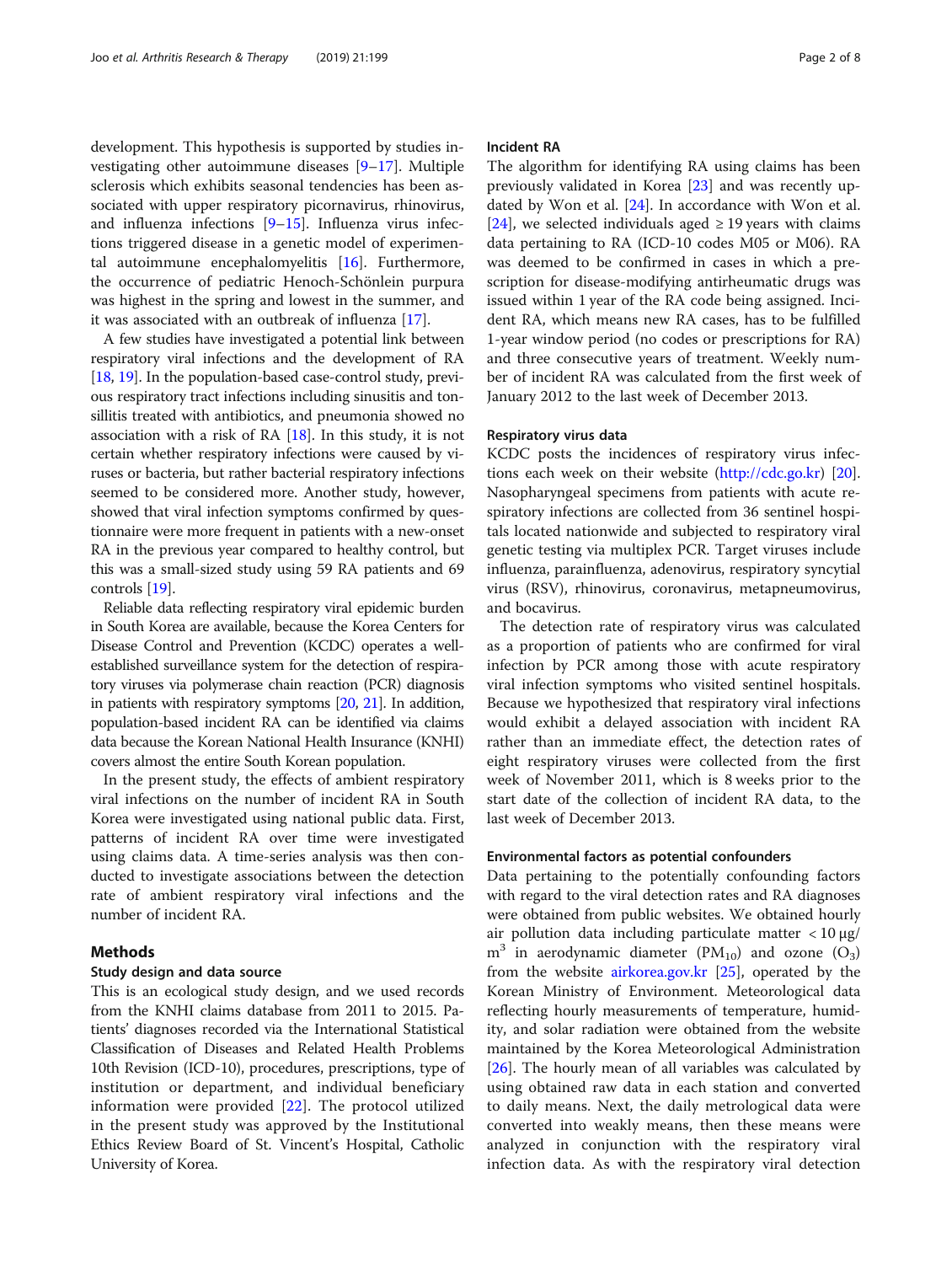rate data, the meteorological data were collected from the first week of November 2011 to the last week of December 2013.

#### Subgroup analysis

To identify the groups who were significant to the effects of ambient respiratory viral infections on the number of incident RA, a subgroup analysis was conducted based on age, sex, and the presence or absence of respiratory disease prior to RA development. Age groups were categorized as < 40 years, 40–59 years, and  $\geq 60$  years based on previously reported definitions of young-onset and elderly-onset RA [[27](#page-7-0)]. The presence of respiratory diseases was defined as cases with respiratory disease codes during the 12 months prior to RA diagnosis. Respiratory disease codes were extracted from ICD-10 codes (I27.8, I27.9, J40.x-J47.x, J60.x-J67.x, J68.4, J70.1, J70.3) for Charlson comorbidity index analysis [[28](#page-7-0)].

#### Statistical analysis

Because respiratory virus data are provided by the source as nationwide totals, all other data were analyzed as nationwide totals. First, generalized additive modeling (GAM) with integrated smoothness estimation was used to investigate the relationships between detection rates of eight respiratory viruses and the numbers of incident RA cases. Generalized linear modeling (GLM) was then used to estimate the effects of eight respiratory viruses on the numbers of incident RA cases after adjusting for potential confounders.

Degrees of freedom  $(df)$  for each confounding factor was determined based on the unbiased risk estimation derived from the GAM. Potential confounders used in the model were  $PM_{10}$  with 9 df, O<sub>3</sub> with 9 df, mean temperature with 8  $df$ , mean humidity with 9  $df$ , solar radiation with 9  $df$ , and the natural cubic splines (ns) of time trend with 4 *df* per year  $(4 \frac{df}{\times} 2 \text{ years} = 8 \frac{df}{\times} 1$ . To consider delayed and cumulative effects of respiratory viral infections on incident RA, we used the moving average lag up to eight lag weeks (lag1–8). For example, "lag1–8" refers to a moving average lag model for respiratory viral infections over the previous 8 weeks. Confounder lag weeks were also matched with those of each virus in GLM. To determine the greatest respiratory viral effect on incident RA, we selected the lag associated with the highest beta for each virus then analyzed the statistical significance of the effect size at the selected lag week in each virus.

SAS statistical software (version 9.4, SAS, Cary, NC, USA) was used for data collation. All statistical analyses were performed using R software (version 3.5.1, The R Project for Statistical Computing, [www.r-project.org](http://www.r-project.org)). A P value < .05 was considered statistically significant.

#### Results

#### Baseline characteristics

From January 2012 to December 2013, the total number of patients newly diagnosed with RA was 24,117. Of these, 18,688 (77.5%) were females, and the mean age at RA diagnosis was 54.7 (SD 13.2) years (Table 1). Almost all patients (95.0%) had a national health insurance. The proportion of institutions that reported patients who were diagnosed with a new RA was 44.6%, 23.8%, and 31.6% in clinics, general hospitals, and tertiary hospitals, respectively (Additional file [1:](#page-6-0) Table S1).

#### Seasonal tendency of incident RA

The analysis revealed a seasonal tendency of incident RA in each year (Fig. [1\)](#page-3-0). In 2012, the number of incident RA increased from January ( $n = 781$ ) to July ( $n = 1274$ ) then decreased to December  $(n = 775)$  (Additional file [1](#page-6-0): Table S2). July had the highest number of incident RA cases, and December had the lowest. We observed a similar seasonality in 2013. In that year, the number of incident RA cases increased from January ( $n = 1057$ ) to July  $(n = 1212)$  then decreased to December  $(n = 853)$ . The differences in the weekly mean number of incident RA cases were compared between the top peaks in July and other months. A significantly lower number of weekly incident RA cases were observed from September to February in both 2012 and 2013 (Additional file [1](#page-6-0): Table S2). Men and women showed the same seasonal pattern for the number of incident RA (Additional file [1](#page-6-0): Figure S1).

Table 1 Characteristics of patients newly diagnosed with rheumatoid arthritis in 2012 or 2013

| Clinical values                          | Patients ( $n = 24,117$ ) |  |  |
|------------------------------------------|---------------------------|--|--|
| Age                                      |                           |  |  |
| Overall mean $\pm$ SD (years)            | $54.7 \pm 13.2$           |  |  |
| Age group frequencies (n and %)          |                           |  |  |
| 19-39 years                              | 3174 (13.2%)              |  |  |
| $40 - 59$ years                          | 12,332 (51.1%)            |  |  |
| $\geq 60$ years                          | 8611 (35.7%)              |  |  |
| Sex ( $n$ and $\%$ )                     |                           |  |  |
| Women                                    | 18,688 (77.5%)            |  |  |
| Men                                      | 5429 (22.5%)              |  |  |
| Previous respiratory diseases (n and %)  |                           |  |  |
| Absence                                  | 14,273 (59.18%)           |  |  |
| Presence                                 | 9844 (40.82%)             |  |  |
| Number of patients per year ( $n$ and %) |                           |  |  |
| 2012                                     | 12,024                    |  |  |
| 2013                                     | 12,093                    |  |  |

SD standard deviation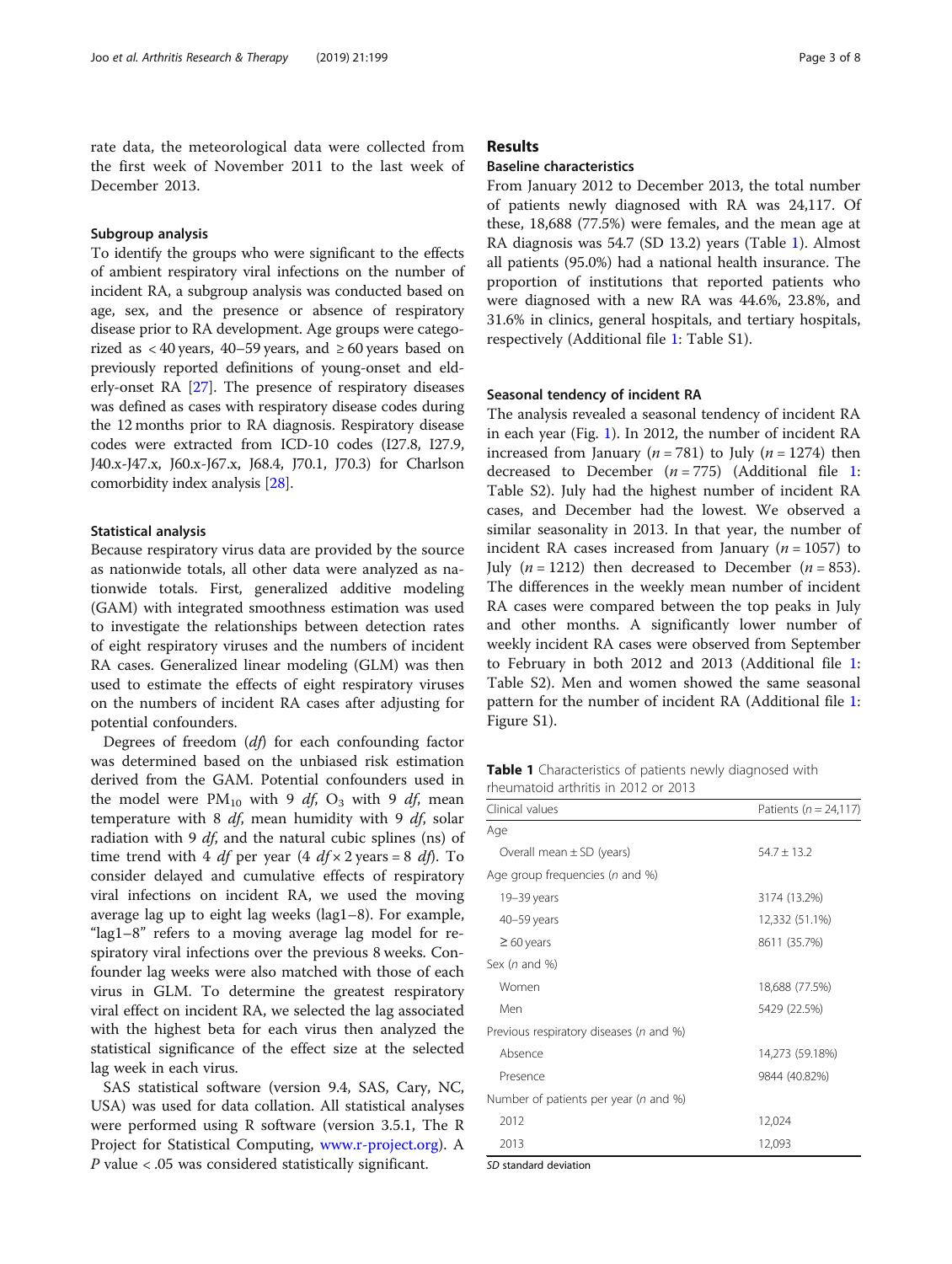<span id="page-3-0"></span>

#### Effects of respiratory viral infections on incident RA

Most viruses showed seasonal tendencies between 2012 and 2013 (Additional file [1:](#page-6-0) Figure S2). Outbreaks of parainfluenza virus and bocavirus tended to occur in late spring and early summer. RSV tended to be diagnosed in the autumn. Outbreaks of influenza occurred in winter, and coronavirus tended to be diagnosed from November to December. Rhinovirus was prevalent from spring to autumn, but only exhibited an outbreak in the autumn of 2012, not in the autumn of 2013. Metapneumovirus was infrequent but tended to be diagnosed in late winter and spring. Adenovirus did not exhibit any seasonal tendencies.

The associations between the detection rate of respiratory viral infections and the number of incident RA were investigated using GAM. At lag1w, fluctuations in associations were observed for all viruses except bocavirus (Additional file [1:](#page-6-0) Figure S3). As the lag structure changed from lag1w to lag1–8w, however, the fluctuations in the associations gradually disappeared and the association became more apparent and more linear for some viruses. This suggests that ambient respiratory viral infections are associated with an increased number of incident RA after a moderate time interval, rather than having an immediate effect.

Three viruses were significantly associated with the number of incident RA in time-series analysis (Table 2). The number of incident RA increased by 4.8% with an incremental increase of 1% in the parainfluenza virus detection rate at lag1-7w  $(P = 0.003)$ . At lag1-6w, coronavirus and metapneumovirus were associated with respective increases in the number of incident RA of

|  |  |  |  |  | Table 2 The effects of ambient respiratory virus on incident RA |  |  |  |  |
|--|--|--|--|--|-----------------------------------------------------------------|--|--|--|--|
|--|--|--|--|--|-----------------------------------------------------------------|--|--|--|--|

| Virus                                | Percent change in incident<br>RA per 1-unit change in<br>the detection rate of virus <sup>a</sup> | 95% CI           | $P$ value |
|--------------------------------------|---------------------------------------------------------------------------------------------------|------------------|-----------|
| Adenovirus at lag1-6w                | 1.93                                                                                              | $-1.14$ to 5.09  | .220      |
| Parainfluenza virus at lag1-7w       | 4.80                                                                                              | 1.57 to 8.14     | .003      |
| Respiratory syncytial virus at lag1w | $-0.06$                                                                                           | $-0.82$ to 0.71  | .873      |
| Influenza virus at lag1-6w           | 0.42                                                                                              | $-0.68$ to 1.53  | .446      |
| Corona virus at lag1-6w              | 9.20                                                                                              | 3.85 to 14.82    | < 0.001   |
| Rhinovirus at lag1-8w                | 1.54                                                                                              | $-2.19$ to 5.42  | .423      |
| Bocavirus at lag1-8w                 | 13.33                                                                                             | $-1.57$ to 30.48 | .082      |
| Metapneumovirus at lag1-6w           | 44.02                                                                                             | 1.98 to 103.39   | .038      |

The moving average lag up to 8 lag weeks (lag1–8) was used in the analysis. For example, "lag1–8" refers to a moving average lag model for respiratory viral infections over the previous 8 weeks

CI confidence interval

<sup>a</sup>Relative risk adjusted for mean particulate matter < 10 µg/m<sup>3</sup> in aerodynamic diameter, ozone, temperature, humidity, amount of solar exposure, and seasonality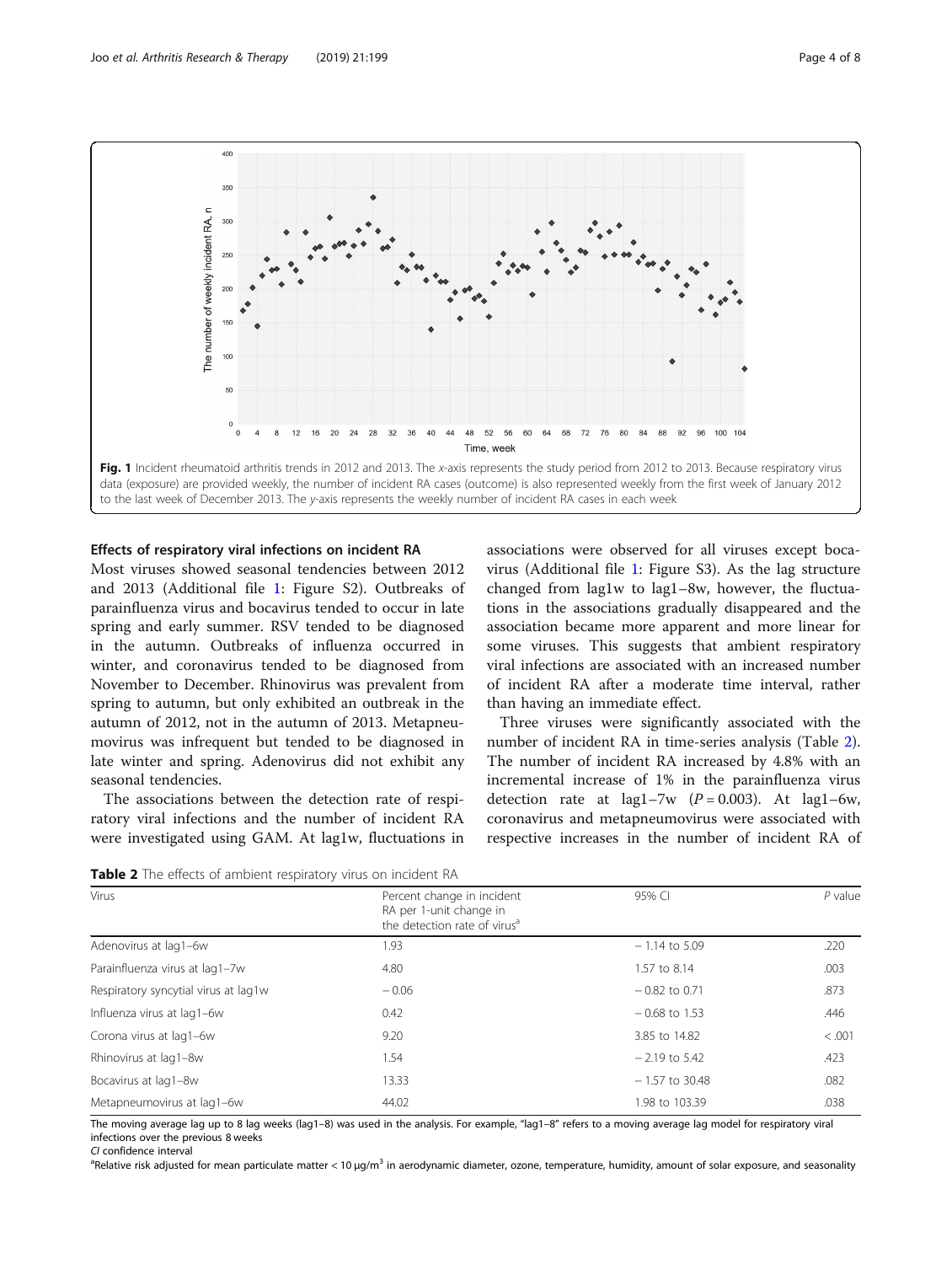9.2% ( $P < .001$ ) and 44.0% ( $P = 0.038$ ) with an incremental increase of 1% in virus detection rate. The visualized associations with integrated smoothness estimation of these respiratory viruses are shown in Fig. 2a–c.

#### Subgroup analysis

In women, all three viruses were significantly associated with incident RA  $(P < .05)$ , but in men, only parainfluenza virus was  $(P = 0.019)$  (Table [3\)](#page-5-0). Elderly-onset RA in patients aged  $\geq 60$  years was significantly associated with all three viruses  $(P < .05)$ . Only parainfluenza virus was significantly associated with incident RA in patients aged under 40 years ( $P = 0.034$ ), and in patients aged 40–59 years, none of the three viruses was significantly associated with incident RA. The presence or absence of preexisting respiratory diseases showed a different association with each virus; that is, coronavirus was only associated with the number of incident RA cases in the absence of other respiratory conditions, while metapneumovirus showed the opposite results, i.e., a significant association (79.18% change in risk per 1-unit change in exposure,  $P = 0.034$ ) in the presence of a respiratory disease, but not in disease absence (23.87% change in risk per 1-unit change in exposure,  $P = 0.352$ ).

#### **Discussion**

The idea of infections acting as a trigger for the development of RA has been suggested for a quite long time without much clarification. In this study, the number of weekly incident RA cases exhibited an inverted Ushaped seasonal tendency throughout each year. In addition, the detection rate for ambient respiratory viral infections in the population was associated with an increased number of incident RA cases, which suggests a possible role for respiratory infections as a trigger for the development of RA.

Seasonal tendencies of RA onset or relapse have been evaluated in a small number of studies. In an Italian study including 44 RA patients, there was no seasonal tendency [\[29](#page-7-0)]. In the UK between 1957 and 1963, 43 of the 100 patients had reported that RA occurred during the winter [[7\]](#page-7-0). In a more recent study using data from the year 2000 in Israel, RA relapse occurred mostly during the summer  $[8]$  $[8]$ . These studies were conducted many years ago with small study groups. Advances in the understanding of RA and in diagnostic tools have since changed the reported characteristics of patients with RA. Thus, there is a need to reevaluate seasonal patterns of RA using recent data derived from large groups.

In the present study, population-based incident RA diagnoses in 2012 and 2013 were used, which is more reliable. Notably, however, observations pertaining to the seasonality of RA in the study should be interpreted with caution. The index date of incident RA is not the date of onset, rather it is the date that RA is diagnosed by physicians. The onset of RA may precede its diagnosis by several weeks or months [[30](#page-7-0)]. Nevertheless, a distinct seasonal pattern of incident RA determined based on the date of diagnosis could be explained by the role of respiratory viral infections in inflammation. Respiratory viral infections may play a role in the exacerbation of inflammation involving joints in patients with subclinical or early-stage RA, prompting patients to visit the hospital.

Several mechanisms of virus-induced initiating or triggering of autoimmune disease have been suggested [[31,](#page-7-0) [32](#page-7-0)]: (1) "Molecular mimicry" is the most widely proposed mechanism and occurs when a virus antigen mimics a host antigen and activates cross-reactive T cells. (2) "Epitope spreading" is another potential mechanism. Tissue damage resulting from virus-specific T cell activation or direct virus-mediated host tissue destruction causes de novo activation of autoreactive T



Fig. 2 Effects of ambient respiratory viral infections on incident RA. Parainfluenza (a), coronavirus (b), and metapneumovirus (c) infection. The x- and y-axes represent the weekly virus detection rate as a percentage and difference from the mean log relative risk of incident RA, respectively. Solid lines represent the associations between the weekly virus detection rate and weekly number of incident RA cases, and the gray area represents 95% confidence intervals for the risk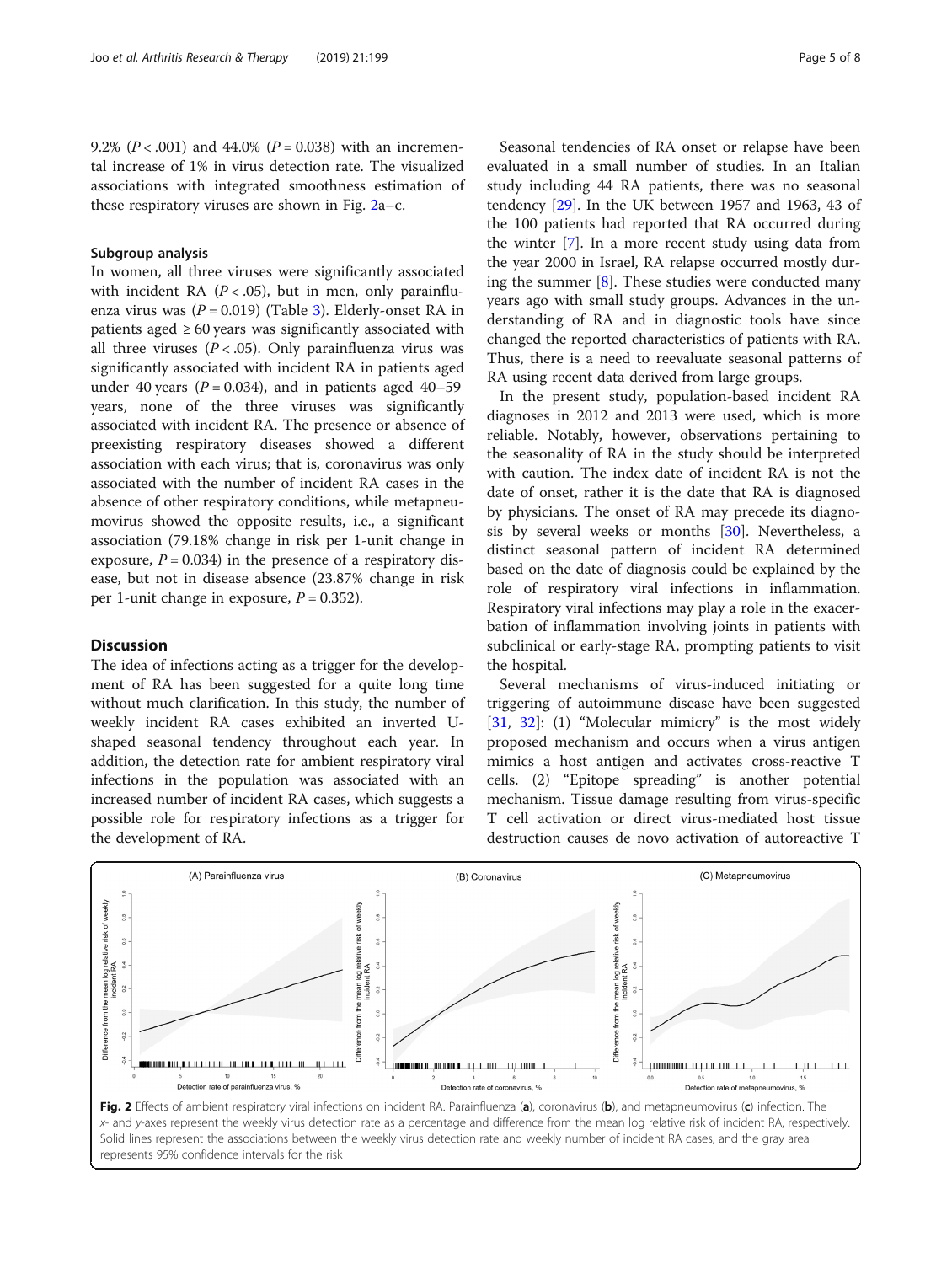| Subgroup                       | Percent change in incident<br>RA per 1-unit change in<br>the detection rate of virus <sup>a</sup> | 95% CI           | $P$ value |
|--------------------------------|---------------------------------------------------------------------------------------------------|------------------|-----------|
| Sex                            |                                                                                                   |                  |           |
| Men                            |                                                                                                   |                  |           |
| Parainfluenza virus at lag1-7w | 8.24                                                                                              | 1.34, 15.61      | .019      |
| Corona virus at lag1-6w        | 0.20                                                                                              | $-9.77, 11.28$   | .971      |
| Metapneumovirus at lag1-6w     | $-5.11$                                                                                           | $-58.96, 75.59$  | .659      |
| Women                          |                                                                                                   |                  |           |
| Parainfluenza virus at lag1-7w | 3.82                                                                                              | 0.18, 7.59       | .040      |
| Corona virus at lag1-6w        | 12.11                                                                                             | 5.87, 18.71      | < .001    |
| Metapneumovirus at lag1-6w     | 67.4                                                                                              | 13.04, 147.88    | < .001    |
| Age                            |                                                                                                   |                  |           |
| < 40 years                     |                                                                                                   |                  |           |
| Parainfluenza virus at lag1-7w | 10.02                                                                                             | 0.73, 20.17      | .034      |
| Corona virus at lag1-6w        | 7.97                                                                                              | $-6.31, 24.43$   | .289      |
| Metapneumovirus at lag1-6w     | 45.89                                                                                             | $-43.27, 275.18$ | .433      |
| 40-59 years                    |                                                                                                   |                  |           |
| Parainfluenza virus at lag1-7w | $-0.11$                                                                                           | $-4.38, 4.35$    | .962      |
| Corona virus at lag1-6w        | 5.64                                                                                              | $-1.50, 13.3$    | .124      |
| Metapneumovirus at lag1-6w     | 5.52                                                                                              | $-34.93, 71.09$  | .828      |
| $\geq 60$ years                |                                                                                                   |                  |           |
| Parainfluenza virus at lag1-7w | 10.66                                                                                             | 4.96, 16.67      | < .001    |
| Corona virus at lag1-6w        | 14.64                                                                                             | 5.41, 24.67      | .001      |
| Metapneumovirus at lag1-6w     | 118.19                                                                                            | 22.19, 289.61    | .008      |
| Previous respiratory disease   |                                                                                                   |                  |           |
| Without respiratory disease    |                                                                                                   |                  |           |
| Parainfluenza virus at lag1-7w | 4.48                                                                                              | 0.26, 8.87       | .037      |
| Corona virus at lag1-6w        | 10.61                                                                                             | 3.58, 18.11      | .003      |
| Metapneumovirus at lag1-6w     | 23.87                                                                                             | $-21.09, 94.47$  | .352      |
| With respiratory disease       |                                                                                                   |                  |           |
| Parainfluenza virus at lag1-7w | 5.66                                                                                              | 0.61, 10.97      | .028      |
| Corona virus at lag1-6w        | 6.72                                                                                              | $-1.43, 15.53$   | .108      |
| Metapneumovirus at lag1-6w     | 79.18                                                                                             | 4.52, 207.16     | .034      |

#### <span id="page-5-0"></span>Table 3 The effects of ambient respiratory virus on incident RA in subgroups of patients

The moving average lag up to 8 lag weeks (lag1–8) was used in the analysis. For example, "lag1–8" refers to a moving average lag model for respiratory viral infections over the previous 8 weeks<br>CL confidence interval

CI confidence interval<br><sup>a</sup>Relative risk adjusted for mean particulate matter < 10 μg/m<sup>3</sup> in aerodynamic diameter, ozone, temperature, humidity, amount of solar exposure, and seasonality

cells and releases self-antigens into the inflammatory environment. (3) "Bystander activation" is the activation of autoreactive T cells as a result of the release of cytokines during a virus-targeted immune response. (4) Encrypted host antigens are released from certain tissues during virus-targeted tissue damage. (5) "Superantigens" activate a wide range of nonspecific T cell clones regardless of their specificity. In this study, however, we could only reveal the association between respiratory viruses and incident RA, but not investigate the possible mechanisms as this is an ecological study.

In our study, parainfluenza, coronavirus, and metapneumovirus were significantly associated with the number of incident RA. The patterns of virus seasonality, the severity or virulence of infections, and the parameters such as peak age of viral infections have differential effects on the associations between each respiratory virus and incident RA. The similarity of the three significant respiratory viruses in the study has not been elucidated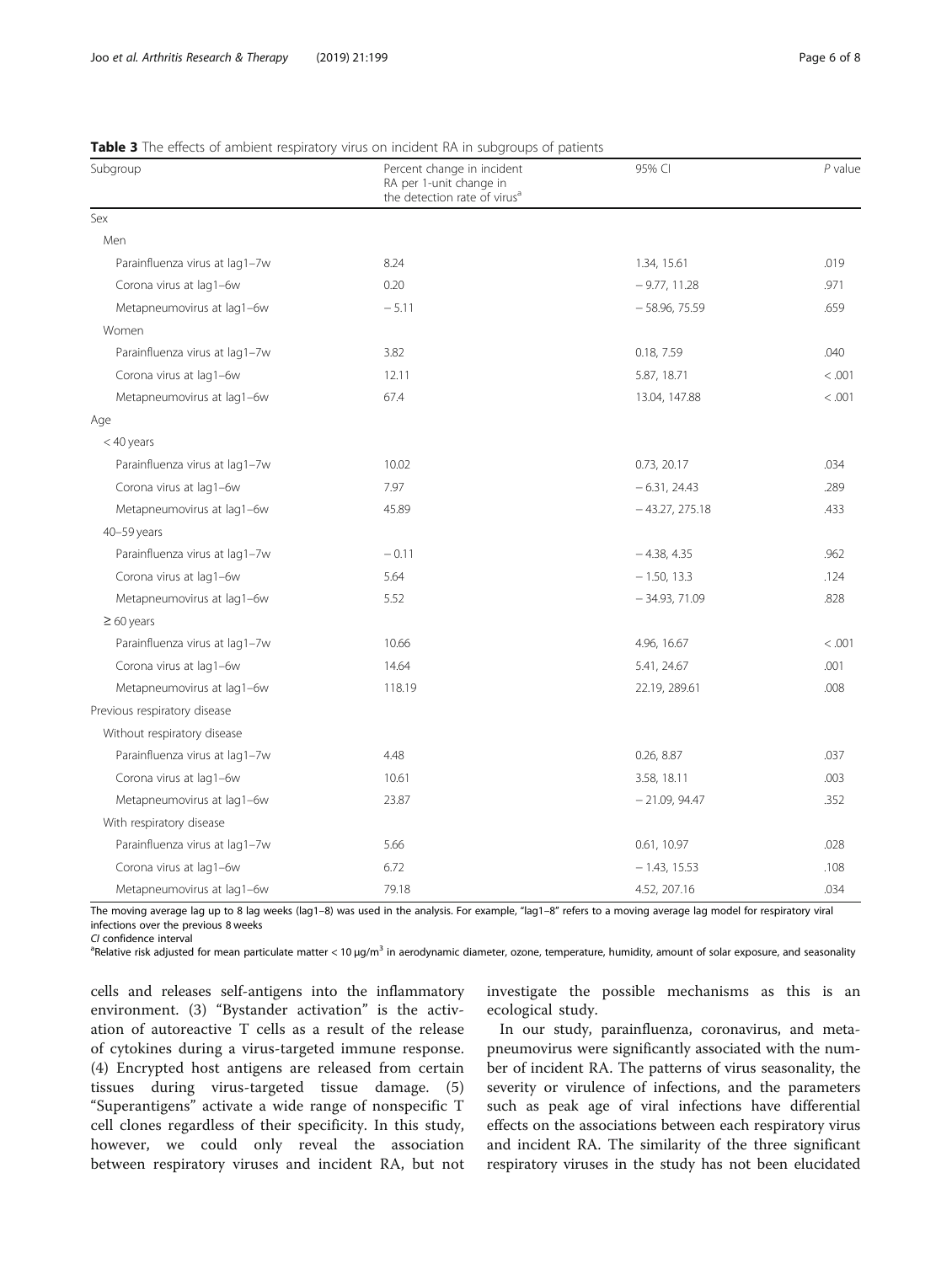<span id="page-6-0"></span>by one of the factors described above. More complex interactions among these virus factors or other environmental factors may be involved.

Regarding the confounding factors, we adjusted for meteorological factors and air pollution data, which could affect the seasonality of the number of incident RA cases. Considering the unmeasured confounders associated with seasonality, we also adjusted the time trend in the generalized linear model to avoid overestimation of the effects of respiratory viral infection on the number of incident RA cases. Nevertheless, other factors that could explain why the number of incident RA cases increased in July could exist. This point indicates we should be cautious in interpreting these results.

It was interesting that the effects of ambient respiratory viral infections in the population on the number of incident RA differed according to sex, although men and women showed the same seasonal pattern for the number of incident RA cases. Only the parainfluenza virus was significant in men while all three viruses were significant in women. The relatively small sample size of men might have affected this difference. Also, a stronger immune response in women could affect this difference [[33\]](#page-7-0). Stronger immunity to pathogens in women is associated with lower viral loads and lower prevalence of infections than in men, but it may also be associated with increased severity of disease symptoms [[34\]](#page-7-0). For example, HIV-positive women tend to exhibit less circulating HIV RNA than HIV-positive men, but they are reportedly at a 1.6-fold higher risk of developing AIDS [[35\]](#page-7-0). Fatality following exposure to pathogenic influenza A viruses is higher in women [[36,](#page-7-0) [37\]](#page-7-0). It may be that respiratory viral infections result in stronger inflammation in women than in men, and trigger stronger immune responses, and this results in a differential proportion of incident RA in women and men. However, the virus data in relation to sex was not available for analysis in the present study.

Viral arthritis is distinct from autoimmune disease-associated polyarthritis. Viral arthritis is usually self-limiting, and treatment with immunosuppressants is usually not required [\[38](#page-7-0)]. To exclude viral arthritis in the present study, only individuals who underwent treatment for 3 years were included. Additionally, treatment was required to include immunosuppressants. Thus, the seasonal tendency of RA diagnosis and the association between ambient respiratory viral infections in the population and incident RA in the study are unlikely to be an effect of transient viral arthritis.

The current study had some limitations. A causal association between ambient respiratory viral infections in the population and incident RA could not be proven because this is an ecological study where it is not known whether the individuals with RA also had viral

infections. A clear causal association between respiratory viral infections and RA development remains to be proven via future individual-level data study. In addition, many respiratory viral infections, especially in the case of mild symptoms, would not have been detected at hospitals, hence would not have been listed in the nationwide database. Further study including all the patients with acute respiratory infection symptoms, not based on PCR, confirmed infection would also be valuable when investigating possible associations between respiratory infections and RA development.

#### Conclusions

In the present study, RA development exhibited a seasonal tendency, and ambient parainfluenza, coronavirus, and metapneumovirus infections were associated with an increased number of incident RA. These results support the etiological hypothesis that respiratory viral infections in the population may have the capacity to trigger RA.

#### Additional file

[Additional file 1:](https://doi.org/10.1186/s13075-019-1977-9) Table S1. Payer type and institutions of patients newly diagnosed with rheumatoid arthritis in 2012 or 2013. Table S2. Monthly and weekly number of Incident RA. Figure S1. Incident rheumatoid arthritis trends according to sex in 2012 and 2013. Figure S2. The weekly detection rate of eight respiratory virus in 2012 and 2013. Figure S3. Risks of incident RA associated with infection with eight respiratory viruses over 8 lag weeks. (DOCX 1539 kb)

#### Abbreviations

df: Degrees of freedom; GAM: Generalized additive modeling; GLM: Generalized linear modeling; ICD-10: International Statistical Classification of Diseases and Related Health Problems 10th Revision; KCDC: Korea Centers for Disease Control and Prevention; KNHI: Korean National Health Insurance; ns: Natural cubic splines; O<sub>3</sub>: Ozone; PCR: Polymerase chain reaction;  $PM_{10}$ : Particulate matter < 10  $\mu$ g/m<sup>3</sup> in aerodynamic diameter; RA: Rheumatoid arthritis; RSV: Respiratory syncytial virus

#### Acknowledgements

We thank Mrs. Hyunkyung Park for the help in the analysis of this manuscript.

#### Authors' contributions

YBJ, Y-HL, and Y-JP were responsible for the study conception and design. YBJ and Y-HL were responsible for the acquisition of the data. YBJ, Y-HL, K-JK, and Y-JP were responsible for the analysis and interpretation of the data. All authors were involved in drafting the article critically for important intellectual content, and all authors approved the final version to be published. Dr. Park had full access to all data in the study and takes responsibility for the integrity of the data and the accuracy of the data analysis.

#### Funding

None

#### Availability of data and materials

The datasets generated and/or analyzed during the current study are available in the KNHI and KCDC at the KCDC website [\(http://www.cdc.go.kr/](http://www.cdc.go.kr/CDC/info/CdcKrInfo0502.jsp?menuIds=HOME006-MNU3003-MNU2953) [CDC/info/CdcKrInfo0502.jsp?menuIds=HOME006-MNU3003-MNU2953](http://www.cdc.go.kr/CDC/info/CdcKrInfo0502.jsp?menuIds=HOME006-MNU3003-MNU2953), available in Korean).